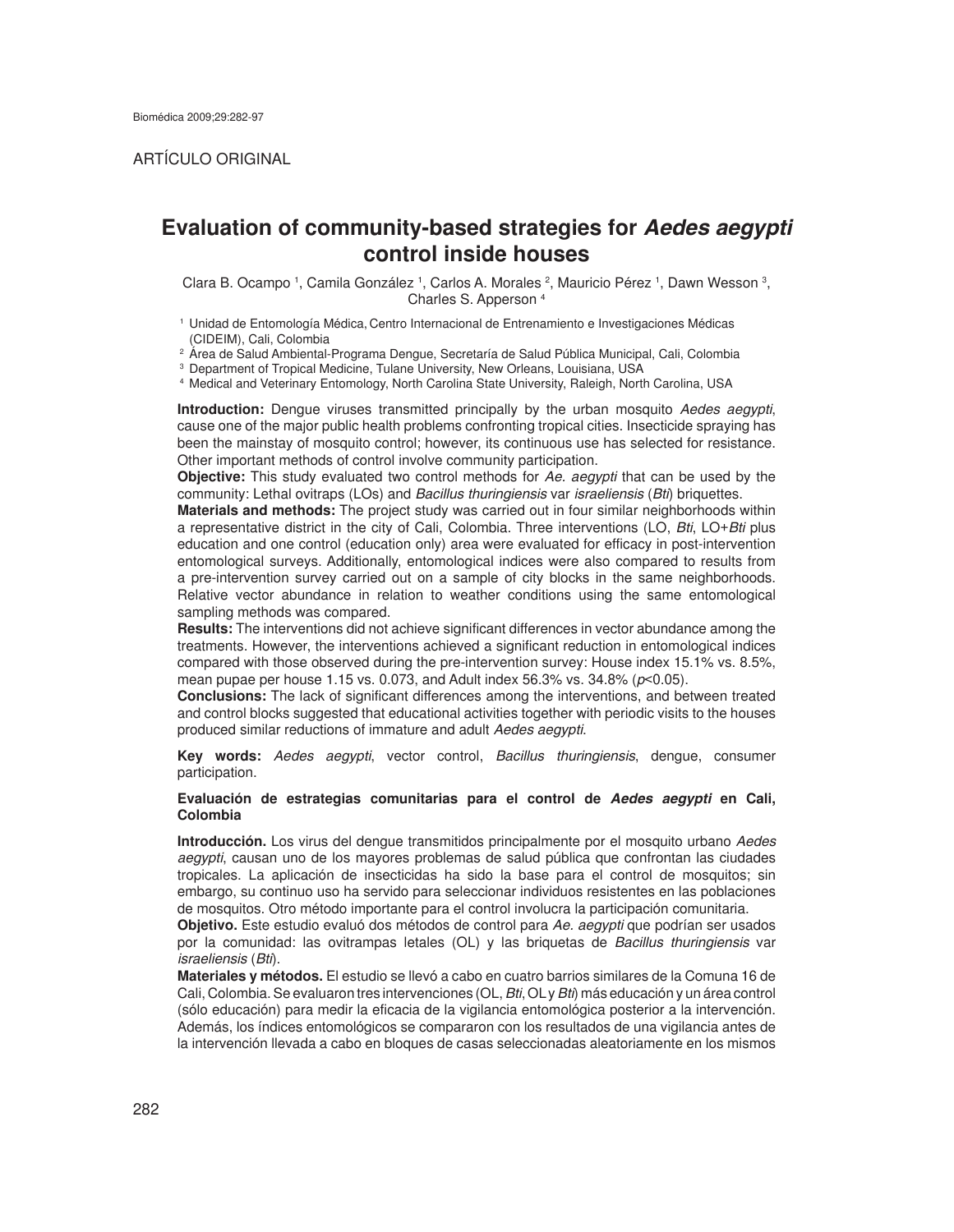barrios. La abundancia relativa del vector en relación con las condiciones climáticas se comparó usando los mismos métodos del muestreo entomológico.

**Resultados.** Las intervenciones no produjeron diferencias significativas entre los tratamientos en la abundancia del vector. Sin embargo, las intervenciones lograron una reducción significativa de los índices entomológicos comparados con los observados en la vigilancia antes de la intervención: índice de casa, de 15,1% a 8,5%; promedio de pupas por casa, de 1,15 a 0,073, e índice de adultos, de 56,3% a 34,8% (p<0,05).

**Conclusiones.** La ausencia de diferencias significativas entre las intervenciones y el bloque control sugiere que las actividades educacionales junto con las visitas periódicas a las casas producen reducciones similares de los estadios inmaduros y adultos de *Ae. aegypti*.

**Palabras clave:** *Aedes aegypti*, control vectorial, *Bacillus thuringiensis*, dengue, participación comunitaria.

Dengue virus transmission (serotypes 1-4) by *Aedes* (*Stegomyia*) mosquitoes is a public health problem that principally affects tropical countries. Almost half of the global population lives in high risk areas and currently more than 100 countries experience dengue fever and dengue hemorrhagic fever (1,2). Each year, an estimated 50 to 100 million new cases of dengue occur around the world (3,4); of these, 500,000 cases correspond to dengue hemorrhagic fever with a mortality of 5% (25,000 cases) (1,2,4,5). Due to the lack of a vaccine or an antiviral treatment, disease prevention is based on vector control (1).

The main vector of dengue virus in the Americas is *Aedes aegypti* because of its anthropophilic feeding behavior (6,7); its persistence and resting behavior inside houses (8), and, its capability to inhabit most water holding containers (6,9). Rapid, poorly planned urbanization in association with weak regulatory policies for discharge of solid waste has resulted in the accumulation of discarded containers in most developing countries. These accumulations have favored the establishment and geographic spread of this mosquito. The strategies to control dengue transmission used by the public vector control programs have not been adequate in most countries. The emergence of insecticide

Recibido: 15/04/08; aceptado:18/02/08

resistance, the difficulty of eliminating larval production through environmental sanitation, and lack of efficacy of ultra-low volume insecticide spraying to control adults are factors which have limited the effectiveness of vector control programs (10,11).

For these reasons, since 1997, in its hemispheric plan to control *Aedes aegypti*, the Pan American Health Organization (PAHO) recognized the need to redirect the control strategy from the exclusive use of chemical control. In particular, PAHO emphasized the need to achieve community participation based on appreciation of the problem together with social communication and education. The community-based strategy requires changes in social conduct that will result in the elimination of mosquito production sites by community action. However, change in behavior and elimination of production sites will be difficult to achieve in the short term. In addition, other vector control strategies are necessary for use by the community that do not use insecticide applications that result in selection pressure for insecticide resistance.

In Colombia, the city of Cali has hyperendemic transmission of all four serotypes of dengue virus (12,13). Here, vector control is based principally on two methods of control. First, immature stages in permanent production sites, such as catch basins (14), are controlled by application of chemical and bacterial larvicides twice a month, and (2) adults are controlled during outbreaks or high infestation levels by use of organophosphate and pyrethroid insecticides (Municipal Secretary of Health, personal communication). Communitybased projects are focused mainly on multiunit

Correspondencia:

Clara Beatriz Ocampo, Unidad de Entomología Médica, Centro Internacional de Entrenamiento e Investigaciones Médicas, CIDEIM, Carrera 125 Nº 19--225, Cali, Colombia. Teléfono: 555 2164; telefax: 555 2638 claraocampo@cideim.org.co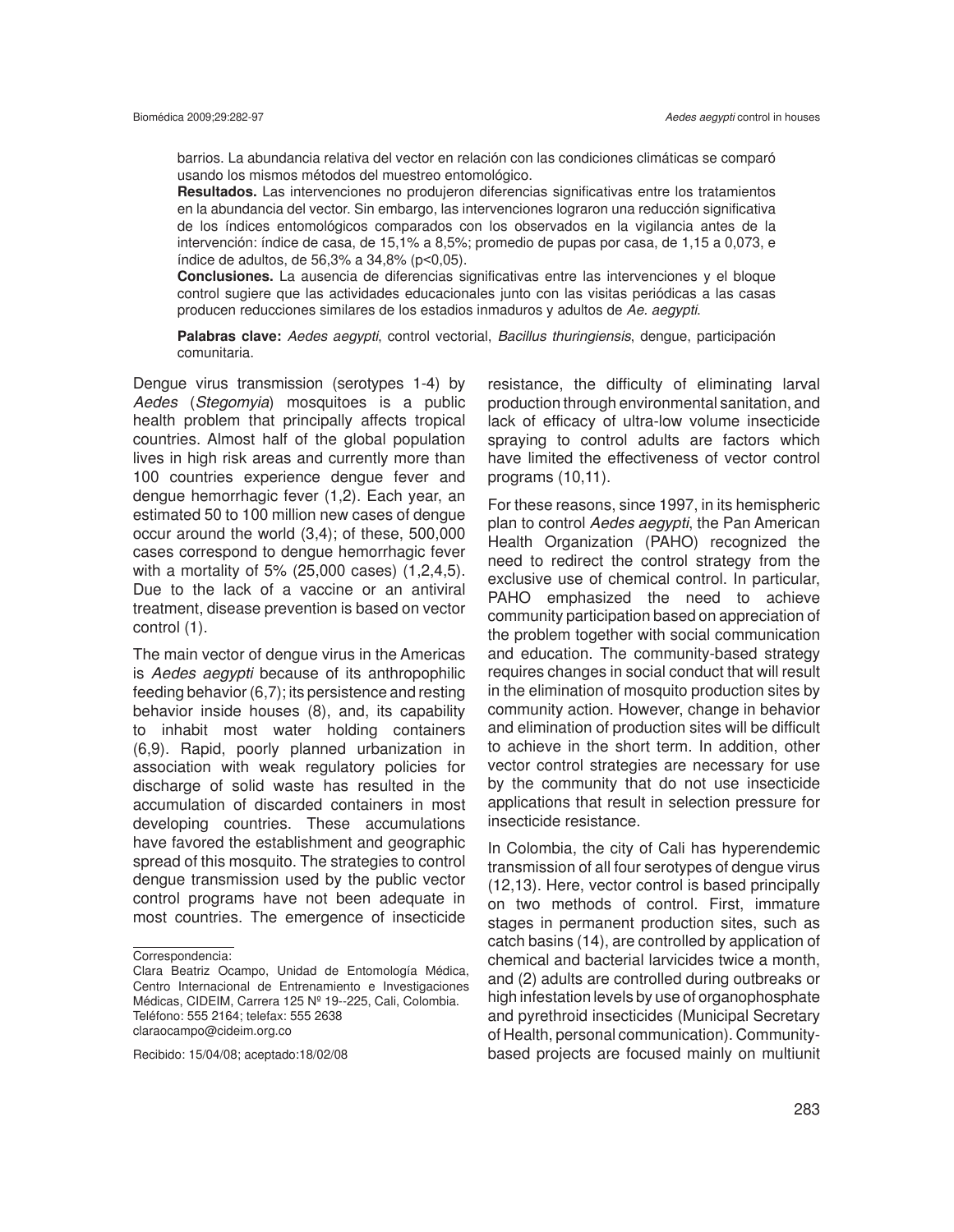residences and businesses. However, in spite of these vector control strategies, dengue virus transmission persists, and, furthermore, emergence of insecticide resistance has been detected to the organophosphate temephos (15). Additionally, enhancement of mixedfunction oxidases and non-specific esterases have been described as two biochemical mechanisms involved in insecticide resistance in these mosquito populations (16,17). The occurrence of insecticide resistance requires a search for alternative strategies for improved vector control.

In the current study four different treatments for *Ae. aegypti* control were evaluated, with community participation and education as additional variables examined. The interventions included (a) the lethal ovitrap, that targets adult gravid females, (b) the application of *Bacillus thurigiensis* var *israelensis* (*Bti*) briquettes, biological larvicide that target larvae stages, (c) use of both treatments simultaneously, and (d) control (no pesticide treatment).

## **Materials and methods**

# *Rationale*

A main objective was to evaluate alternatives to the application of chemical larvicides to containers that were environmentally benign, low in cost and less likely to produce insecticide resistance. The lethal oviposition trap (LO) (U.S. patent  $N^{\circ}$  5,983,557, November 11<sup>th</sup>, 1999) consists of a black plastic cup fitted with a paper strip that is impregnated with the fast-acting, pyrethroid insecticide, deltamethrin. The LO has been found effective against *Ae*. *aegypti* in the laboratory (18) and in the field (19). The LO is designed to attract and kill gravid *Ae. aegypti* females (18,19). Females depositing eggs contact the deltamethrin-treated paper strip and obtain a lethal dose of insecticide. Since the LO kills gravid *Ae. aegypti* females, the trap targets the epidemiologically relevant portion of vector populations and thereby decrease transmission of dengue virus. The LO method is environmentally benign, and appears to be a promising strategy to integrate with vector control programs based on community participation. The briquettes

composed of *Bti* control larval stages of *Ae. aegypti* (20). The floating briquette formulation (Bactimos Briquettes, Summit Chemical Co., Baltimore, MD, EPA registration Nº 6218-47) releases a constant, low dose of bacterial toxins for a period of a month or more, and has been used to control *Ae. aegypti* in its main production sites, water storage containers in houses. *Bti* is a biological insecticide that is environmentally safe and the briquettes can be used by the community after minimal instruction (21).

# *Study design*

The study was continued over a 2-year period from 2004 to 2005. The study was centered in *Comuna 16* (an administrative division for public services that correspond to several neighborhoods) because numerous cases of dengue had occurred there during the previous five years, with an average of 85 cases per 100,000 inhabitants per year. From this *comuna*, four neighborhoods were selected: República de Israel, Mariano Ramos, Unión de Vivienda Popular and Antonio Nariño (figure 1). All of these neighborhoods had similar demographic parameters in terms of property size, population density and socio-economic strata (these were classified as level 2 of 6 social stratification levels, as defined by the Congreso de Colombia. Ley 142 de 1994 (11 de julio), artículo 102). These neighborhoods were representative of more than half of the Cali population with basic public services and houses constructed of bricks and a clay tile roofing. The regularly spaced configuration of city blocks permitted a symmetrical experimental design.

Four treatments were evaluated on four city blocks within each neighborhood: (a) LO, (b) *Bti* briquettes, (c) LO+*Bti*, and (d) control (no pesticide intervention). One block was selected in each neighborhood using random numbers generator; however, the randomly selected blocks were accepted if they had no commercial activity and were located at a minimum of 500 m apart from the previously selected block. Before activating the interventions, all families from the selected blocks were informed about dengue and the study goal (see education activities).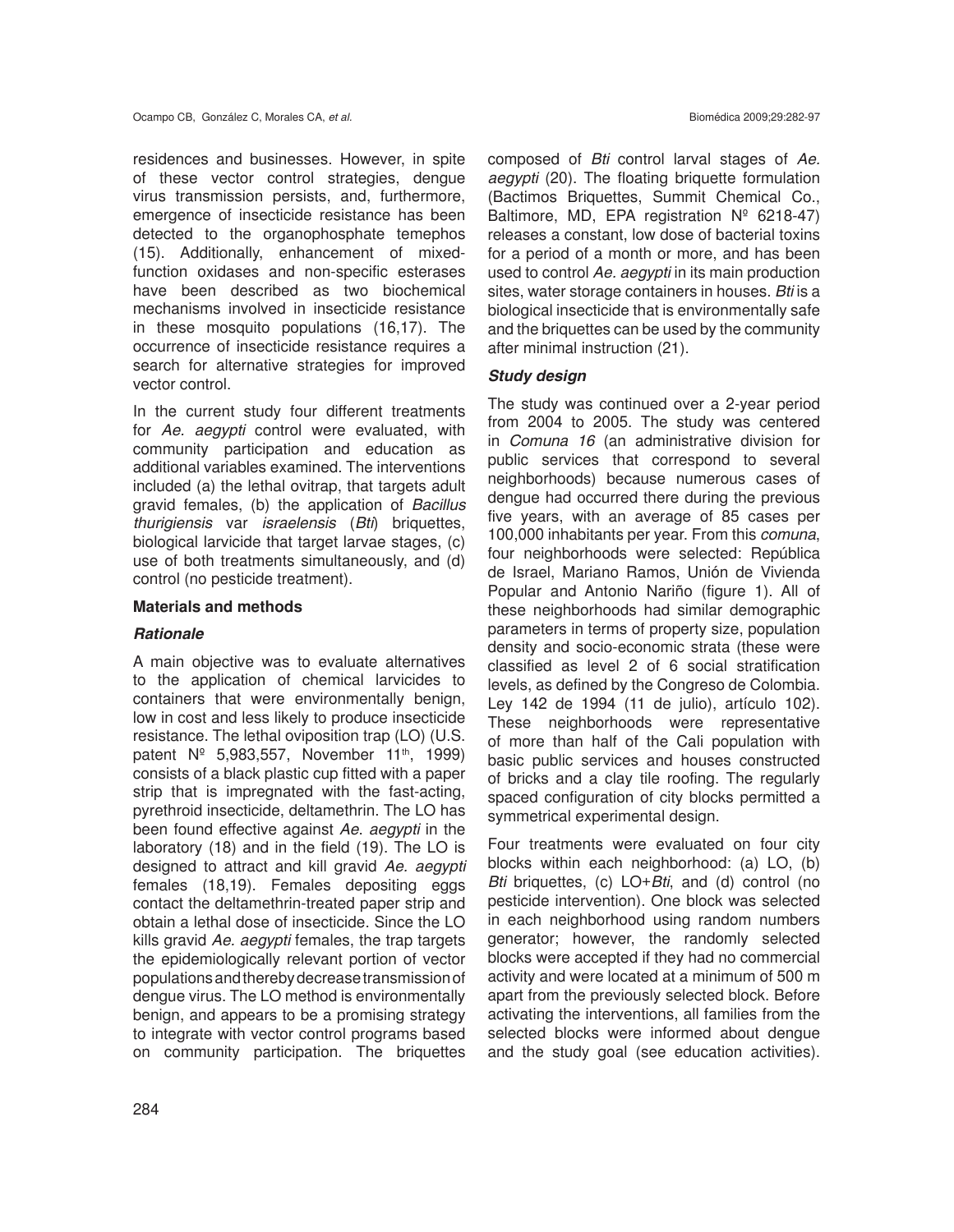

**Figure 1.** Map of Cali with *Comuna* divisions and the *Comuna 16* map indicating the neighborhoods (limited by a black line) and houses (black dots) sampled during the pre intervention period (2004).

Informed consent was obtained from an adult in the house, who agreed to participate as well as to allow biweekly visits to his/her house. In addition, in the selected blocks, all the water in the containers were discarded explaining to the owner the reason for doing it, and suggesting to keep them dry and clean or dispose them if possible.

After this process, one intervention methodology was randomly assigned to each block, including the block that did not receive any intervention (control block). The control block was expected to serve as a comparison of the effects of education, the initial container removal and the biweekly visits by the project team. The interventions were applied to every house in the selected blocks (approximately, 40 houses per block in an area of 100  $\mathrm{m}^2$ ) and in every house along the treatment block edge; the latter houses were designated as the buffer zone and consisted of approximately 40 houses (10 houses by side) (figure 2). The buffer zone was expected to provide a barrier to re-infestation of *Ae.* 

*aegypti* into the intervention block by eliminating females immigrating from the outside. Once the interventions were initiated, 10 houses in each experimental block were randomly sampled every 15 days to estimate *Ae. aegypti* densities. The interventions were continued for a period of four months (April-July, 2005); this included a high (April-May, 313 mm) and low (June-July, 116.5 mm) precipitation period. The sample size of 10 houses per intervention block was chosen to avoid visiting the same house at regular intervals. Data from each house consisted of establishing the entomological indices (house, pupal and adult) and identifying the mosquito species.

Before the intervention period, weekly entomological surveillance (house, pupal and adult indices) during the previous year (May to October, 2004) was carried out in randomly selected blocks of the Comuna 16, using the same sample size (10 houses) per block. This surveillance permitted an estimation of the entomological indices for the area to see if they were of similar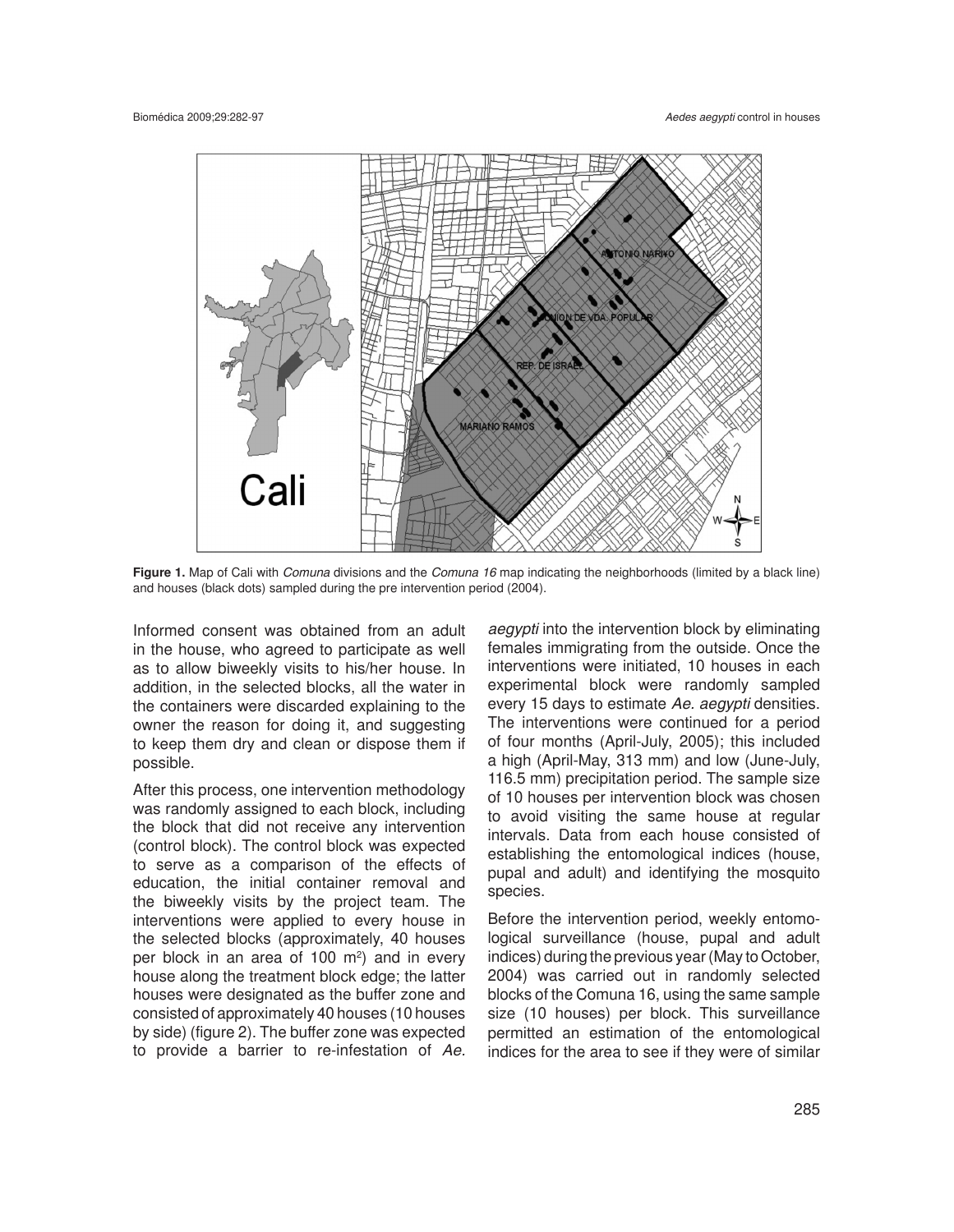

**Figure 2.** Scheme of the experimental design for each treatment block and treated buffer zones (shaded areas).

magnitude among the neighborhoods, as well as to characterize the types of mosquito-positive containers present. This period also included high and low precipitation periods –April-May (360 mm) and June-July (108 mm). The use of the same sample size during the pre-intervention and intervention periods permitted a comparison of the entomological indices and changes in mosquito densities due to weather changes. Before the intervention, laboratory tests were conducted to measure the lethality of the lethal ovitrap on gravid females and first instar larvae. The tests were conducted for a one month period, using local captured mosquitoes in indoor and outdoor ambient conditions.

### *Mosquito sampling*

The entomological survey was conducted in the selected houses to estimate the abundance of *Ae*. *aegypti* larvae, pupae and adults. At each site, every water-holding container was inspected. Containers were placed in the following categories: high (rooftop) water storage tanks, low (groundlevel) water storage tanks (washbasins), tires, flower pots or plant in water, bottles, cans, small miscellaneous (<500 ml volume) and large miscellaneous (>500 ml). For each container, the water volume was measured and the presence of larvae and/or pupae was

recorded. Containers with *Aedes* larvae and/or pupae were recorded as positive. All the pupae were collected, counted, packed in separate tubes labeled by site, and transported to the laboratory at CIDEIM for species identification after adult emergence. Larvae were left in the containers during the intervention period to avoid a reduction in the mosquito population. Sampling of adult mosquitoes inside each house was accomplished with modified electric manual aspirators (Insect Vac aspirator, Bioquip) as described by Perich *et al.* (19). Captured mosquitoes from each house were placed in a separate cage and transported to the laboratory for identification.

Entomological data were used to calculate the following indices: house index (percentage of houses infested with larvae and/or pupae); pupal index (mean number of pupae per house); and adult index (percentage of houses infested with adult mosquitoes). Entomological surveys were completed twice a month in identical fashion for all interventions and the control area.

In addition to the household surveys, catch basins were inspected for mosquitoes during the survey and intervention. Catch basins (stormwater collection along streets) are important production sites for mosquitoes in Cali because they hold water permanently (14). The catch basins are cement boxes of 1 m x 0.5 m x 0.8 m of size that maintains an average of 100 to 150 liters of water permanently. Two catch basins, present in the area where the houses were sampled, were evaluated for mosquito larvae. Each catch basin was opened and sampled by taking 20 dip collections with a 300 ml cup and recording the presence of larvae and pupae. All pupae collected in each catch basin were counted and identified after their emergence in the laboratory. During the study, the Secretary of Public Health of Cali separately continued their ongoing control program in the catch basins with the insect growth regular Triflumuron® applied biweekly.

# *Efficacy of the lethal ovitraps after environmental exposure*

Before the intervention, LO efficacy was evaluated under local conditions. Traps were placed in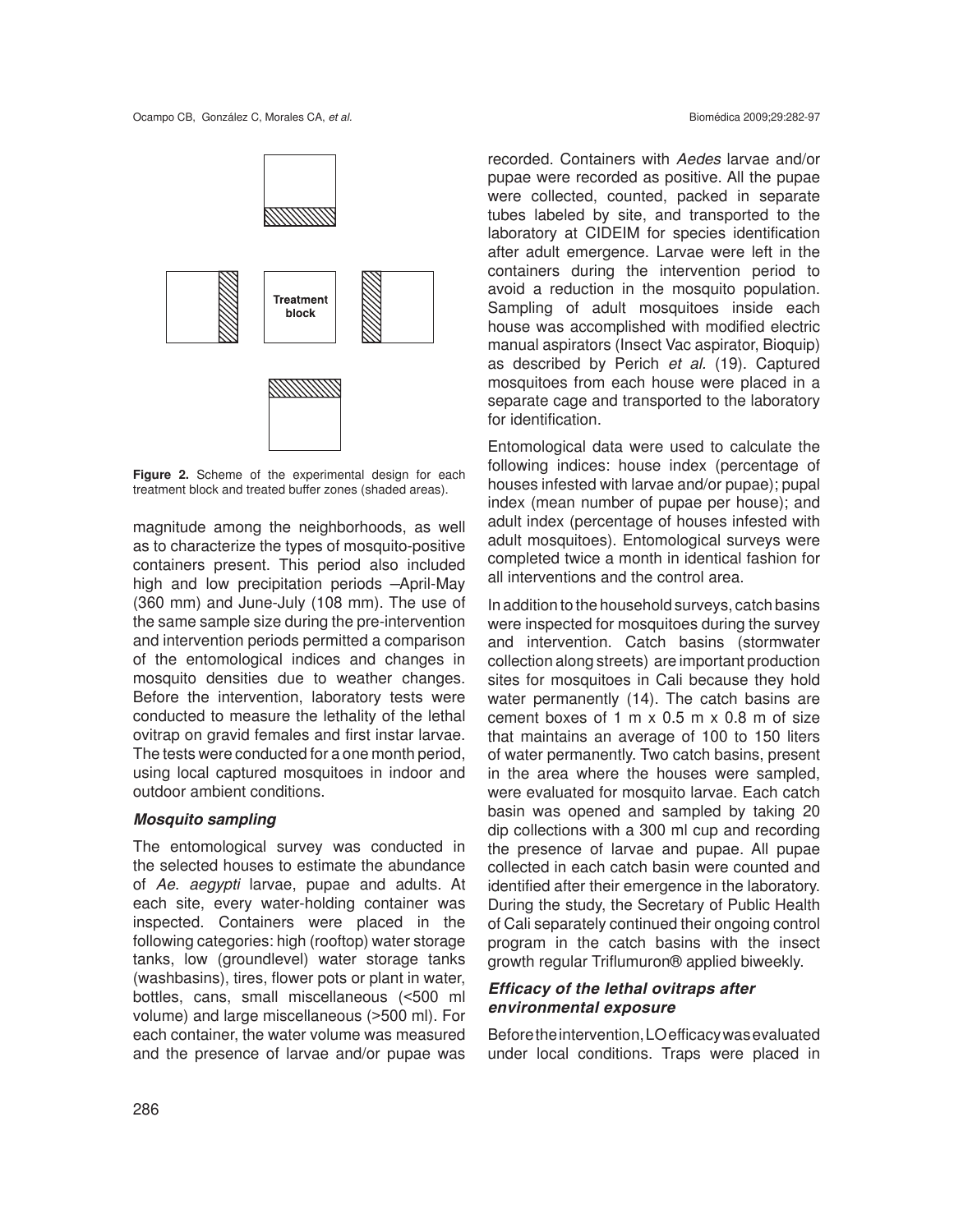an empty lot next to the CIDEIM laboratory to simulate the environmental conditions in which the LO would be exposed at the house sites. *Ae. aegypti* Rockefeller susceptible strain and a local strain collected from the study area were used to bioassay the toxicity of LOs that had been exposed to two environmental conditions: inside the house and in an open area (backyard). In the bioassays, the mortality rate of blood fed females three days after feeding and second instars larvae was evaluated after exposure to LOs that had been placed in the two environmental conditions for periods of 10, 20 and 30 days. Each assay consisted of the following tests: (a) three replicate cages with 10 bloodfed females and 10 larvae, each containing a cup with a deltamethrin (0.1 mg) strip, (b) two replicate control cages, each with a cup containing a new strip (positive controls), and (c) a cage without strip (negative control). After 24 hours, survival rates of larvae and adults in each cage were recorded. Additionally, adult mortality was recorded at 45-minute intervals for the first 5-8 hours of each assay in order to compare the killing rates of each lethal ovitrap.

#### *Lethal ovitraps*

During the intervention, 10 LOs were placed in every house of the block chosen for this treatment. Five LOs were placed inside the house and five were located in open areas (backyard and front yard). The deltamethrin strips in the LOs were changed twice a month due to loss of activity observed in laboratory susceptibility tests of adult *Ae. aegypti* from the study zone (see results). Hay infusion (10% dilution) was added to the LO as an attractant on the first day the traps were set (22). When LOs were serviced and ovistrips were replaced, cups were emptied and refilled with water without cleaning the cup leaving bacterial contents on the wall of the cup. At the time the ovistrips were replaced, the presence of eggs was recorded and the LOs were categorized according to the eggs number (1-10; 11-30; 31-80; >80).

#### *Bti briquettes*

In each house, a Bti briquette was placed in the main larval production sites. These were

principally ground-level water storage tanks, with the water used for clearing or clothes washing. According to manufacturer's recommendations, a quarter  $(1/4)$  briquette was placed in each tank, usually of 0.1 to 0.5  $m<sup>2</sup>$  in surface area. A net bag was hung from the tank faucet. Its design allowed maintaining the briquette in the tank with or without water. The briquettes retained their effectiveness even after drying. The briquettes were changed once per month and the condition of the tank and briquette recorded.

# *Education of the study population before intervention*

Two weeks before the intervention, each house in the study neighborhoods was visited by two project members who informed the residents about the dengue problem, the biology of the vector, and the *Ae*. *aegypti* control methods to be used in the study. A brochure with this information was left in each house. After receiving informed consent to proceed, the project team located mosquito-infested, water-holding containers present in the house, showed them to the residents, and explained the mosquito life cycle. The mosquitoes were removed and the water discarded as part of the clean-up campaign. Families were informed about the re-inspection schedule. The treatment blocks were selected randomly after the visits.

At the end of the 4-month intervention period, a questionnaire was given to an adult family member in the house to evaluate the usefulness of the control methods to the community and to evaluate basic knowledge about dengue virus transmission.

#### *Statistical analysis*

Data were entered in an Access database (Microsoft© Office Access, Microsoft Corp., Seattle, WA) and then exported into ArcMap (ver. 8.3, Esreri, Redlands, CA), a geographic information system. For statistical analysis, the house was the sample unit. Data were analyzed using SPSS 7.5 software for windows (SPSS Inc, Chicago 1996) and Stata 6.0 (Stata Corp., 1999). Entomological indices (House and Adult) were expressed as percentages. Comparisons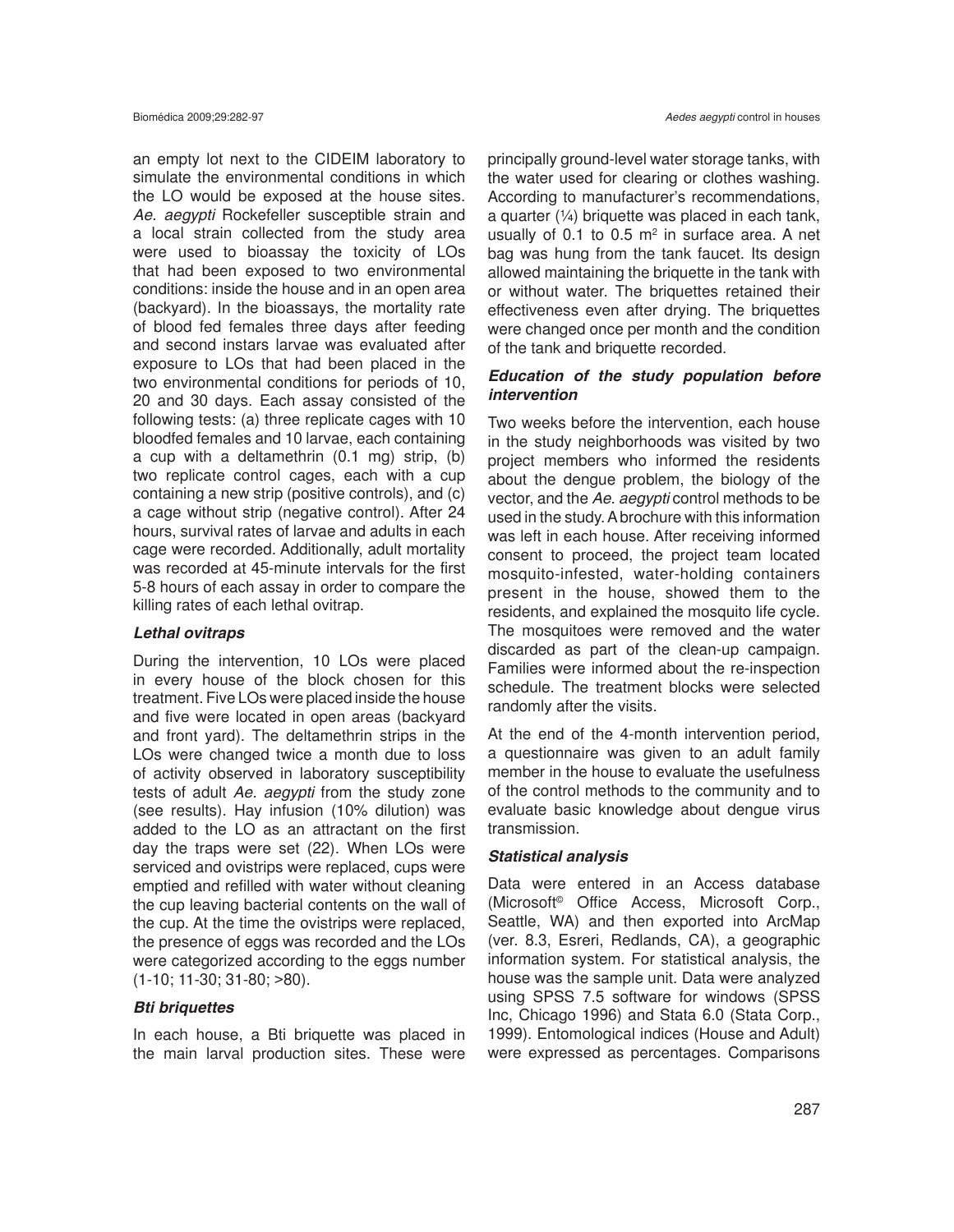were tested for significance among interventions (treatments vs. control) and between years (2004 vs. 2005) using Poisson regression. The pupal index was analyzed with a negative binomial regression to compare between the interventions and the first survey. Significance level was set at *p* ≤0.05 for all statistical analyses.

## **Results**

# *Efficacy of the lethal ovitraps*

Lethal ovitraps produced 97-100% mortality of larvae and adults of the *Ae. aegypti* Rockefeller strain (susceptible strain) for all exposure times (10, 20, 30 days) evaluated under the two environmental conditions (inside the house and open area: shade and sunlight) (table 1). This finding confirmed that water quality did not affect LO insecticide activity. However, when *Ae. aegypti* from the study site (Cali strain) were evaluated, approximately 90% mortality of adults and larvae was achieved at time 0, but after 10 days of exposure to an open environment, mortality significantly decreased (table 2). LOs exposed to both environmental conditions for 10 days prior to efficacy evaluation produced a

mortality rate significantly lower for Cali strain mosquitoes (adults and larvae) compared with the Rockefeller strain (table 2). Mortality rates for the Cali strain of *Ae*. *aegypti* after 10 days of exposure were: 70.0% for adults and 60.0% for larvae inside a house; and 58.3% for adults and 20.8% for larvae in an open area exposed to sunlight. When mortality was recorded at 45 minute intervals during the assay with the LO exposed 10 days in an open area, significant declines in mortality occurred, as well as an increase in the time required to achieve mortality for the Cali strain compared to the Rockefeller strain (figure 3). Due to the low mortality rates with the Cali strain, the longer exposure times were not evaluated. Biochemical levels for nonspecific esterases, mixed function oxidases and insensitive acetylcholinesterase were tested with the *Ae. aegypti* Cali strain, but no significant differences between Rockefeller and Cali strain were noted (data not shown). These results led to a strategy of replacing the LOs deltamethrin strips twice a month during the intervention phase in order to decrease the possibility that the traps would become mosquito production sites (see methodology).

| Table 1. Survival rates of larvae or adults of Aedes aegypti Rockefeller strain when the LO were exposed at 0, 10, 20 and 30 |  |
|------------------------------------------------------------------------------------------------------------------------------|--|
| days under the two environmental conditions (indoors and outdoors).                                                          |  |
|                                                                                                                              |  |

| Time            | <b>Adults inside</b><br>(n=30) | <b>Adults outside</b><br>$(n=30)$ |       | Larvae inside<br>$(n=30)$ | Larvae-outside<br>$(N=30)$ | D     |
|-----------------|--------------------------------|-----------------------------------|-------|---------------------------|----------------------------|-------|
| $\Omega$        | 0%                             | 0%                                |       | 0%                        | 0%                         |       |
| 10 <sup>°</sup> | 2%                             | 2%                                |       | 0%                        | 0%                         |       |
| 20              | $0\%$                          | 0%                                |       | 10%                       | 3%                         | 0.301 |
| 30              | $0\%$                          | 3%                                | 0.313 | 0%                        | 0%                         |       |

**Table 2.** Comparison of *Aedes aegypti* adult and larvae survival rates from Cali and Rockefeller exposed to outdoor (sunlight) environmental conditions.

| <b>Time</b><br>(days) | <b>Adults</b><br>Cali       | <b>Adults</b><br>Rockefeller | P*    | Larvae<br>Cali             | Larvae<br><b>Rockefeller</b> | P*    |
|-----------------------|-----------------------------|------------------------------|-------|----------------------------|------------------------------|-------|
| $\Omega$              | 9.52%<br>$(n=84)$           | $0\%$ (n=10)                 | 0.308 | 9.3%<br>$(n=54)$           | $0\%$ (n=10)                 | 0.316 |
| 10<br>$P^{**}$        | 58.33%<br>$(n=24)$<br>0.001 | $0\%$ (n=12)                 | 0.001 | 20.8%<br>$(n=24)$<br>0.158 | $0\%$ (n=12)                 | 0.088 |

p\* indicates the probability between Rockefeller strain and Cali strain to a specific time.

p\*\*indicates the probability among the times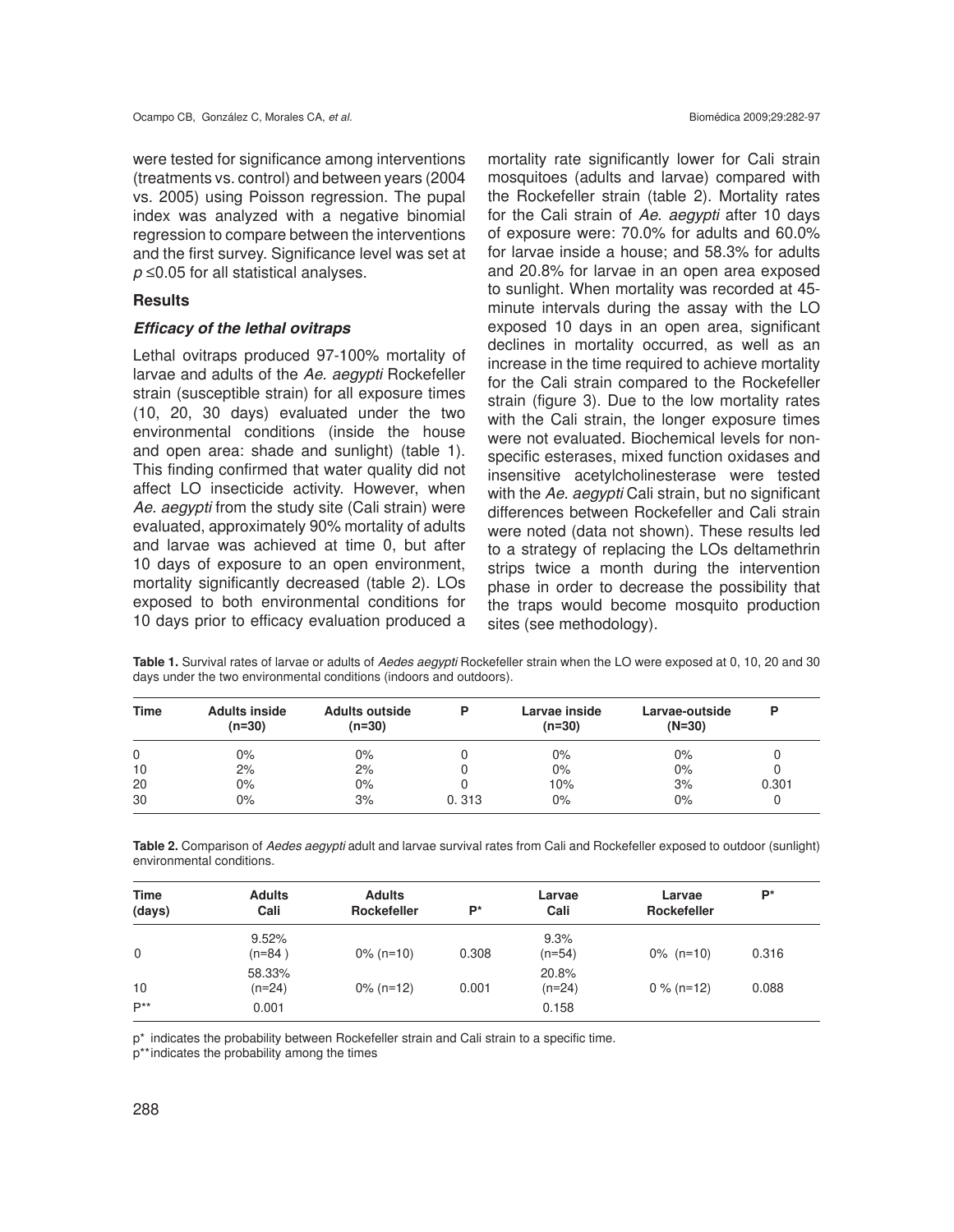

**Figure 3.** Comparison of the adult survival rate, assayed in 45 minute increments, between *Aedes aegypti* Cali strain and Rockefeller strain in LO exposed 10 days to outside environmental conditions. R1 and R2 refer to the number of replicates.

### *Entomological surveillance pre-intervention*

During the six-month survey period (May to October, 2004), 255 houses from *Comuna 16* were sampled. The houses sampled from each district were as follows: 82 houses from "República de Israel" (32.2%), 70 from "Mariano Ramos" (27.5%), 63 from "Unión de Vivienda Popular" (24.7%) and 40 from "Antonio Nariño" (15.7%) (figure 1). The entomological indices varied with precipitation (figure 4). Entomological indices for immature stages of *Ae*. *aegypti* (house and pupal indices) varied directly with precipitation; in contrast, higher values for the adult index were found in the months with less precipitation (June, July and August) (figure 4). Entomological indices did not differ among the neighborhoods (*p*<0.01).

During the 2004 survey, 69 of 327 containers with water inspected were found positive for immature mosquitos in 49 houses (21.1%). The most common container with water found was low water storage tanks (47%). The percentage of positive containers for larvae and pupae in the houses were principally flower pots or plants in water (33%), low water storage tanks (21.7%), and large miscellaneous containers (20.3%) that were mainly plastic or metallic tanks for water storage. Small volume miscellaneous containers represented only 17.4% of the mosquito-positive

containers and comprised of ceramic plates under the flower pots or plastic containers abandoned in house yards. A few tires (2.9%), bottles (2.9%) and tin cans (1.4%) were also found with water and were positive for *Ae*. *aegypti* larvae or pupae.

When the containers were analyzed regarding pupal production, the importance of the containers changed. Only 19 of 69 positive containers (27%) contained pupae and were mainly low water storage tanks (36.8%) and large volume miscellaneous containers (31.6%). Flower pots or plants in water comprised only 15.8% (n=3) of the mosquito-positive containers. The pupal index averaged 1.15 pupae per house or 0.2 pupae per person. In the containers, *Ae. aegypti* and *Cx. quinquefasciatus* were found in a ratio of 18.75:1. However, the adult index was 50.2% for *Ae. aegypti* and 41.2% for *Cx. quinquefasciatus*. A mean of 0.33 *Ae. aegypti* adults per person was calculated.

# *Entomological surveillance during the intervention*

During the intervention, reductions in entomological indices achieved in the untreated block was not significantly different (*p*>0.05) from those blocks in which the control measures were implemented (table 3). When the monthly entomological indices obtained from the initial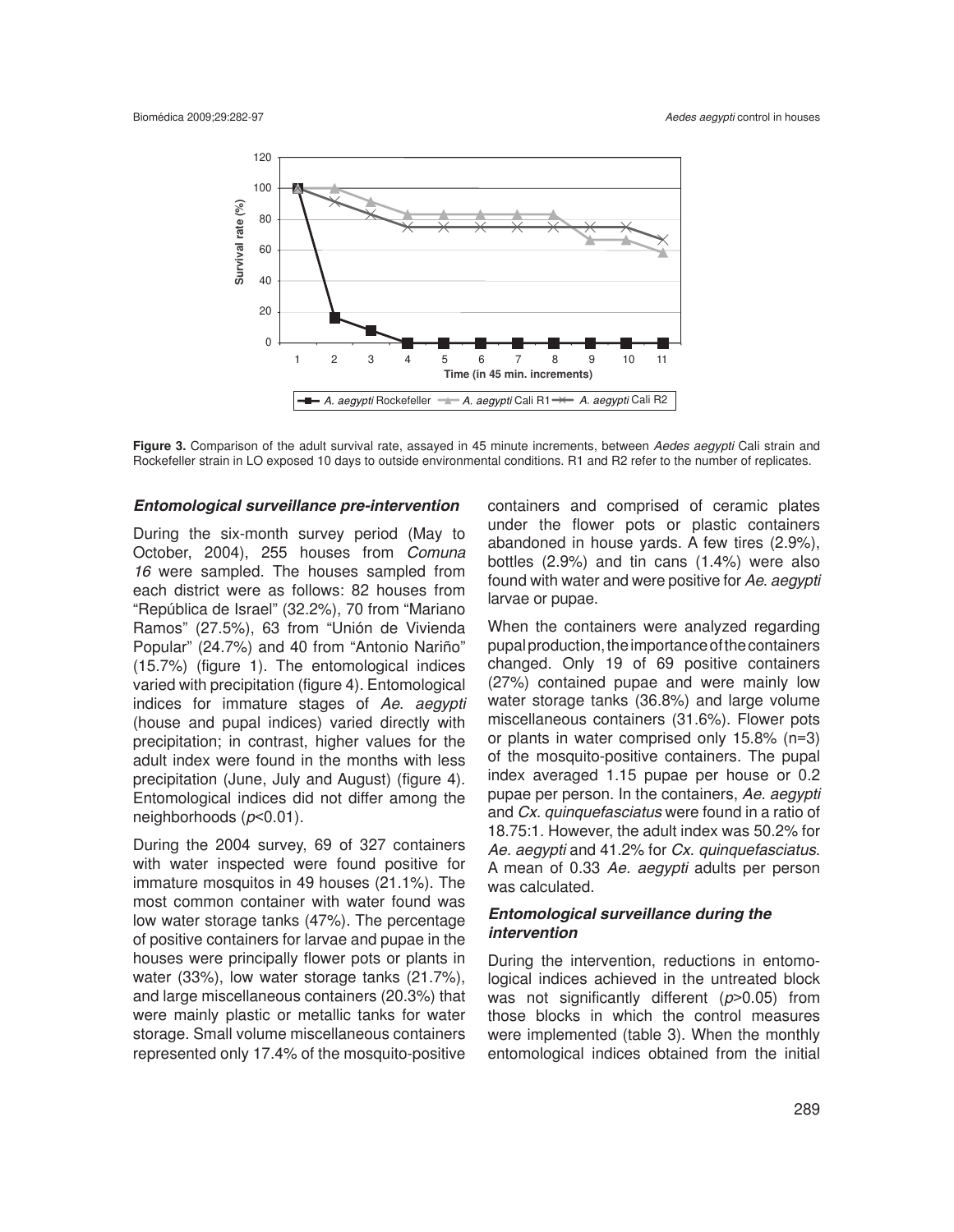

**Figure 4.** Indices during the survey (2004) in relation to monthly average precipitation. The continuous line corresponds to the indices and point dot line to precipitation. A) House index, b) Pupal index, c) Adult index.

survey in 2004 were compared with the control block in 2005, no significant differences were found. However, when the overall data from the intervened blocks were compared with the 2004 survey, a significant reduction in the number of pupae and adults was detected (*p*<0.05) (table 4). The major effect of all interventions was a reduction in production of pupae. The adult index during the intervention period did not increase later in the season during the low precipitation period, in contrast to the observations in the initial survey (2004). The type of positive containers for immature stages varied. Positive containers consisted principally of plants in water (50%), cans and small volume (<500 ml) miscellaneous

containers (27.5%). Only 2 out of 103 filled low water storage tanks were positive for *Ae. aegypti* immature stages. As expected with this type of positive containers, pupae were not frequently found. Only 18 pupae were collected from 4 houses during the intervention study.

In the treatment blocks with LOs (LO and LO+*Bti*), 961 were placed in 98 houses. From 4,492 service visits of LOs, 45.2% of the strips were positive for *Ae. aegypti* eggs, but only 1.15% of the LOs contained larvae and 0.31% contained pupae; indicating that the immature stages were susceptible to deltamethrin during the fifteen days of the toxic strip evaluation.

The *Bti* briquettes were placed in 76 low water storage tanks and replaced monthly. During the study evaluation (341 visits) only one tank was positive for larvae. In 64% of the visits, the briquette was present in the tank and in 60% of the briquettes were submersed in the water.

# *Catch basins*

Catch basins were evaluated during the preintervention and intervention period (table 5).. During the pre-intervention period a higher percentage of the catch basins were positive for pupae and more pupae were collected. In both periods the number of catch basins with *Ae. aegypti* pupae were low. Most of the positive containers with *Ae. aegypti* were found in June.

### *Knowledge survey*

At the end of the study, a brief questionnaire was administered to an adult member of each household that participated in the study. A total of 179 surveys were completed. In terms of dengue knowledge, 81% of the people knew that dengue is transmitted by mosquitoes, 66.5% answered that *Ae. aegypti* is produced in water-holding containers inside the house, and 68% knew that not storing water in their houses was one strategy of mosquito control. With respect to knowledge of interventions, only 29.6% with LOs and 29.5% of the people associated the *Bti* in their houses with control of *Ae. aegypti*. However, 75.3% with LOs and 68.2% of the people with *Bti* perceived reductions in adult mosquito numbers inside their houses; furthermore, 75.3% (LO) and 71.6% (*Bti*)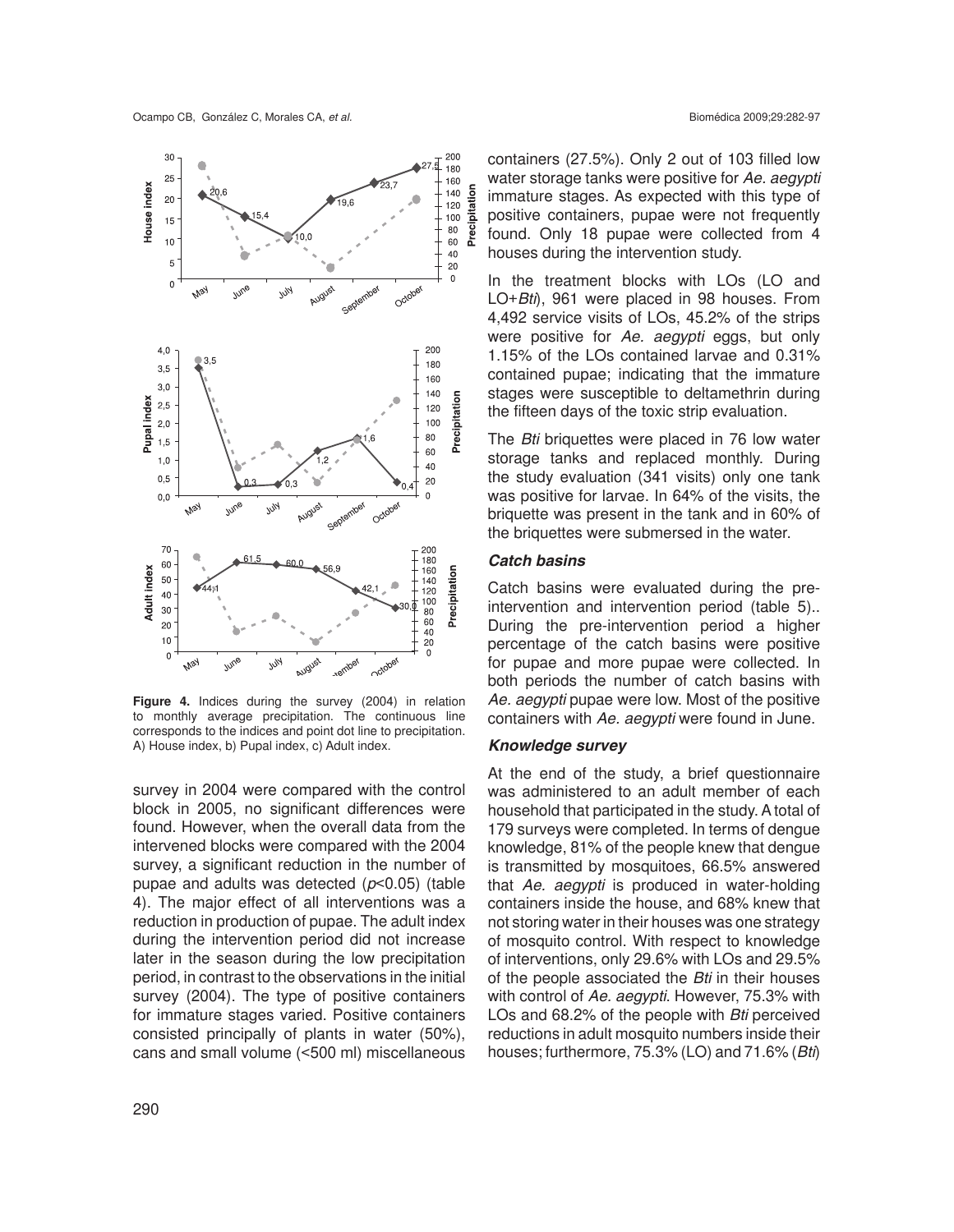**Table 3.** Entomological indices during the pre-intervention (2004) and intervention periods (2005). Statistical analyses compare treatments during 2005; and between 2004 and 2005 control.

|                 |              |                |                |                | 2005           |               |                |                |
|-----------------|--------------|----------------|----------------|----------------|----------------|---------------|----------------|----------------|
| <b>Index</b>    | <b>Month</b> | 2004           | 2005           | <b>Control</b> | <b>OL</b>      | OL+           | $P^*$          | P**            |
| House           | May          | 20.60          | 10.53          | 10.00          | 20.00          | 15.00         | 0.608          | 0.403          |
|                 | June         | 15.40          | 5.00           | 10.53          | 0.00           | 5.88          | 0.961          | 0.289          |
|                 | July         | 10.00          | 10.53          | 5.26           | 10.00          | 0.00          | 0.128          | 0.953          |
| Pupae per house | May          | 3.53           | 0.00           | 0.10           | 0.30           | 0.05          | 0.679          | N/A            |
|                 | June         | 0.25           | 0.00           | 0.47           | 0.00           | 0.00          | 0.264          | N/A            |
|                 | July         | 0.30           | 0.00           | 0.00           | 0.00           | 0.00          | N/A            | N/A            |
| Adult           | May          | 44.10          | 42.11          | 35.00          | 35.00          | 50.00         | 0.560          | 0.915          |
|                 | June<br>July | 61.50<br>60.00 | 35.00<br>36.84 | 26.32<br>26.32 | 25.00<br>20.00 | 41.18<br>9.52 | 0.605<br>0.035 | 0.176<br>0.256 |

\* p values obtained using Poisson regression, comparing the four treatments in 2005.

\*\* p values obtained using Poisson regression, comparing the 2004 vs 2005 control.

|  |  | Table 4. Comparison of entomological indices for Aedes aegypti: survey (2004) vs intervention (2005). |  |  |  |  |
|--|--|-------------------------------------------------------------------------------------------------------|--|--|--|--|
|--|--|-------------------------------------------------------------------------------------------------------|--|--|--|--|

| <b>Index</b>         | 2004<br>Index value (n) | 2005<br>Index value (n) | P Value            |  |
|----------------------|-------------------------|-------------------------|--------------------|--|
| House                | $15.1\%$ (19)           | $8.5\%$ (21)            | 0.070a             |  |
| Adult                | 56.3% (71)              | 34.8% (86)              | 0.003 <sup>a</sup> |  |
| Pupae per house      | 1.15(145)               | 0.073(18)               | 0.000 <sup>b</sup> |  |
| Total houses sampled | 126                     | 247                     |                    |  |

a Value obtained using Poisson regression.

**b** Value obtained using negative binomial regression

|                  |       |                   |               | Pupae +           |                  |                                  |  |
|------------------|-------|-------------------|---------------|-------------------|------------------|----------------------------------|--|
| Catch basin      | total | % Larvae +<br>(n) | $\%$<br>Aedes | %<br><b>Culex</b> | %<br><b>Both</b> | Pupae Total #<br>(# Ae. aegypti) |  |
| Pre-intervention | 35    | 71.4<br>(25)      | 2.8<br>(1)    | 40.0<br>(14)      | 11.4<br>(4)      | 1,292<br>(17)                    |  |
| Intervention     | 26    | 57.6<br>(15)      | 3.8<br>(1)    | 15.3<br>(4)       | 11.5<br>(3)      | 362<br>(72)                      |  |

**Table 5.** Catch basins positive for larvae and pupae during the pre-intervention and intervention period.

answered that they would continue using these methods for mosquito elimination.

### **Discussion**

Four interventions in the community using lethal ovitraps, *Bti* briquettes, the combination of both methods and community education were evaluated**.** The entomological indices obtained during the intervention were not significantly different among the treatments or controls. The entomological indices in the untreated area were not significantly different from the pesticide treatments. This was possibly due to an effect of the education and cleanup campaign at the beginning of the intervention study and the continuous visits by the research team (twice a month). However, a significant reduction in pupae and adult indices was observed between the pre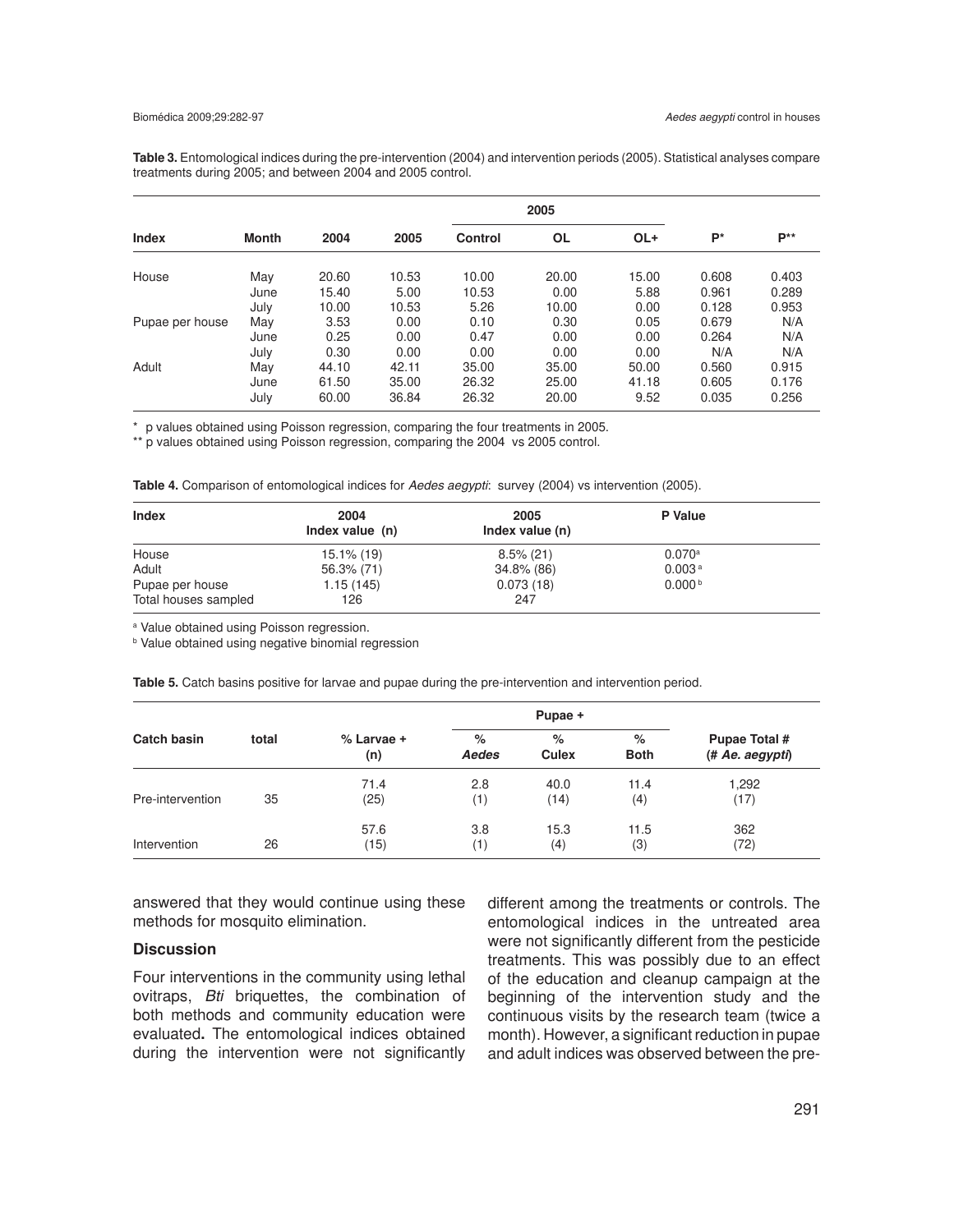intervention survey (2004) and the intervention period (2005). Unfortunately, the decrease in abundance of pupae did not eliminate the presence of adult mosquitoes in the houses to the levels sufficiently low to block transmission. This suggests that the buffer areas surrounding the intervention areas were not large enough to prevent immigration of adult mosquitoes; possibly additional production occurred in cryptic larval habitats not identified in the surveys.

In spite of the small sample size, variation in the types of positive containers, positive houses and adult densities in relation to the intervention and precipitation was observed. Although the sample size is a limitation of the study, it allowed us to identify entomological characteristics from the study sites so that we could directly compare results. During the intervention, the untreated area was affected by some of the same variables affecting mosquito production in the treated blocks (education, cleaning campaign, and periodic visits), which allowed us to decrease the bias and measure the real effect of the pesticide methods.

During the pre-intervention survey, the entomological indices varied over time and were principally affected by precipitation. The indices related to immature stages (house and pupal indices) varied in direct relation with the precipitation. In contrast, the adult index increased during the period of low rainfall. The high abundance of adults suggested that there were other production sites outside the houses during the dry period. This speculation was also supported during the intervention period when pupal production in houses was very low (mean=0.073 pupae per house) but adults persisted in the houses and a reduction of only 30% was observed. The production sites observed for *Ae. aegypti* outside the houses were the catch basins. They have been previously described as permanent breeding sites for *Cx*. *quinquefasciatus* and *Ae. aegypti* because they permanently maintain water (19,23). In this study, the catch basins evaluated were highly positive for larvae and pupae of *Cx*. *quinquefasciatus* (71.4%-pre-intervention and 57.6%-intervention) and low percentage of them were positive for *Ae. aegypti* pupae (14.2% and 15.3%, respectively),

principally in June. The low occurrence of *Ae. aegypti* in catch basins during the study, could be explained by the maintenance of the control program with the insecticide Triflumuron which is effective against *Ae. aegypti* but not against *Cx. quinquefasciatus* (24). However, the production of *Ae. aegypti* in catch basins observed in this study does not explain completely the increase of adult frequency in the houses since *Aedes* pupae was found principally in June but not during the entire dry period. Possible explanations are that the number of catch basins examined was low (2 per 10 houses), the presence of other production sites outside the houses (not found in the area covered), or mosquito adult migration from outside buffer zone to treated zone during the intervention period. This last one, suggests the need of a larger buffer zone to prevent immigration and entrance of adults to the study houses. It is well known that *Ae. aegypti* adults mosquitoes can fly long distances (>500 m) (25-27).

During the intervention, the adult index was not significantly different between blocks with LOs and the control block, suggesting that the LO treatment did not reduce the abundance of adults in the houses in comparison with houses with no insecticide treatment but with educational intervention. The presence of adults in treatments areas could be explained as mentioned before due to the small area treated (block and buffer zone) that did not prevent the immigration of adults and/or because of low adult mortality found in the LO bioassays with the local strain of *Ae. aegypti* prior to the intervention study. However, even with the low LO efficacy observed on adults, we observed that the LOs were effective in killing immature stages in the field since 40.8% of the strips were positive for eggs but only 1.4% of LOs contained larvae or pupae which escaped the effect of the insecticide on the strip. This finding suggested that the LO must be exerting a controlling effect on *Aedes* populations, due to the low emergence of larvae observed, but effects on abundance of adults could not be detected in the small area treated. In previous studies using LOs against *Ae*. *aegypti* in Brazil and Thailand, some adult reduction was found in treated areas, indicating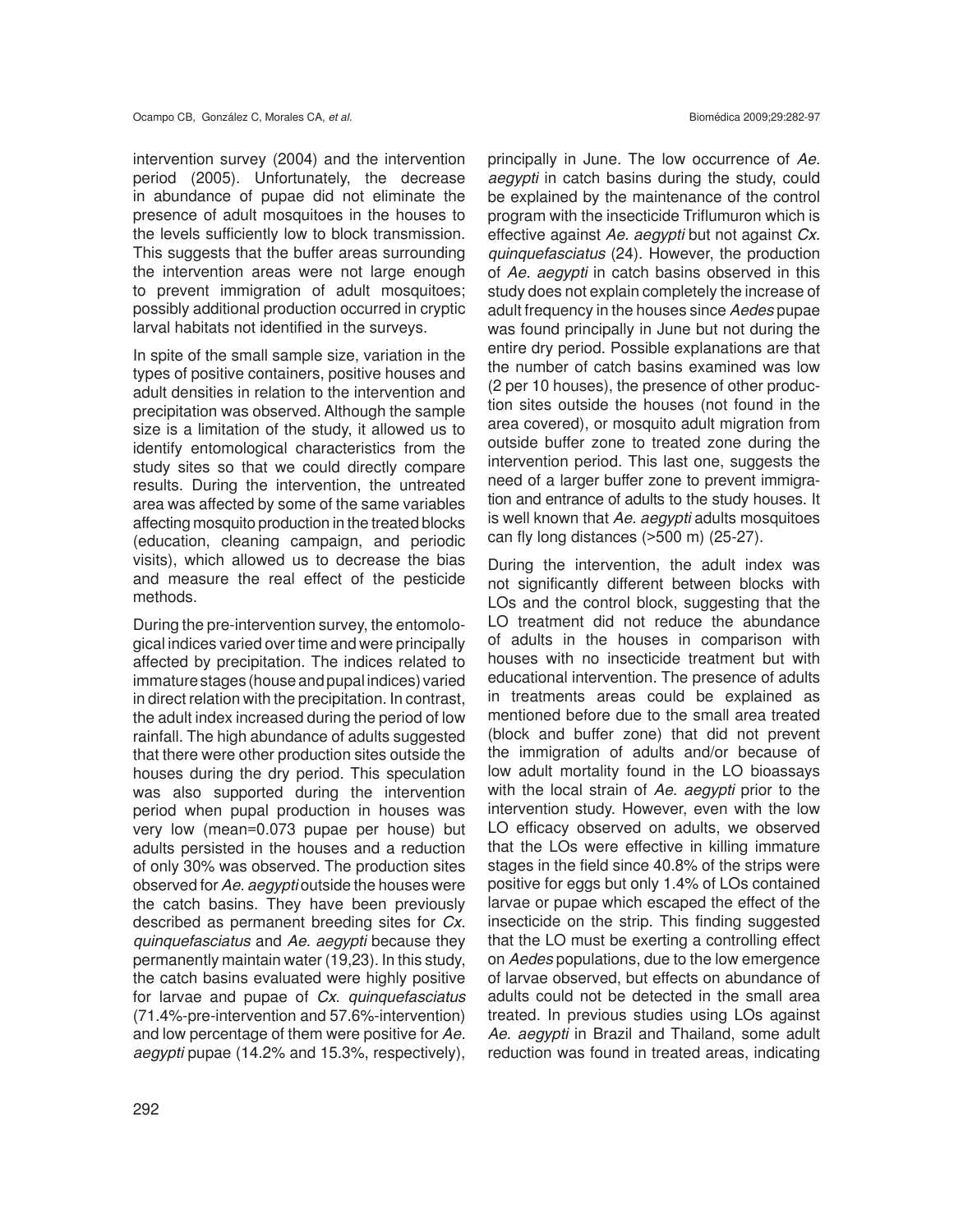that LOs do not completely eliminate adults but could be combined with other strategies to achieve effective vector control (28). Our study did not show a clear reduction of adults in LO treated areas in comparison with the control area (education only); however, the low susceptibility of *Ae. aegypti* adults from Cali to the deltamethrin treated strips in LOs suggests that future studies with this methodology should use insecticides with higher efficacy in the laboratory and that LOs should be placed over a larger area to prevent *Ae. aegypti* immigration.

The *Bti* briquette was effective in eliminating *Ae*. *aegypti* larvae in the low water storage containers since we only found a container with larvae during the intervention period with this control method. Unfortunately, in a high percentage of houses (40%), the briquettes were not used routinely because when they dissolved a visible residue remained in the water, causing people to remove the briquette. This could be the reason for the presence of larvae in the positive container. Since the project team left the briquette and checked them only during the entomological survey, its continued use could not be confirmed. It is possible that in addition to the insecticide effect, its use may also induce a behavioral change in the house inhabitants which clean the water storage containers more often. Although there were no significant differences among treatments, it appears that the combined treatment (LO+*Bti*) achieved a substantial reduction in entomological indices, eliminating positive containers and reducing adult abundance in July (table 3). It is possible that the mosquito reduction was a consequence of the combination of treatments and behavioral changes of the house inhabitants. We speculate that residents learned to better identify the relationship between the presence of larvae and the production of adults and eliminated the potential mosquito breeding sites.

In the knowledge survey, the majority of the people (81%) knew that dengue is transmitted by the mosquito *Ae. aegypti*. However, only 66% of the people interviewed associated the presence of the adult mosquitoes with container habitats of larvae in their houses. In spite of

all the activities in the project (education and periodic inspections), only 30% of the inhabitants were able to recognize positive benefits from the treatment methods for vector control. This low percentage perhaps because were not familiar with the methods or mortality of adult mosquitoes was not directly observed. Regardless, they did perceive that adult populations were reduced in their houses.

Results obtained in this study indicate that the area covered in the interventions is not enough to eliminate transmission of dengue viruses in Cali conditions. Additionally, to the small area covered by the treatments, the buffer zone did not work as a barrier for adult mosquitoes. At this level, education and permanent surveillance are as effective in reducing mosquito populations as the insecticidal control methods evaluated. This indicates that future studies should cover larger areas in terms to evaluate the effect of any potential control method to be use by the community.

The low number of pupae found inside the houses during the pre intervention and intervention which was lower than the transmission threshold of 0.5 to 1.5 *Ae. aegypti* per person suggested by Focks and coworkers (28), contrast with the high infestation of adults in houses. These results confirm the presence of breeding sites outside houses in Cali that requires careful investigation. Additionally, the variation of entomological observed during the different precipitation periods in the pre-intervention period, indicates the complexity of the dynamics of the immature stage and adult mosquito populations and the necessity to understand human behavior, mosquito population dynamics and the production potential of sites inhabited by immature *Ae*. *aegypti* inside and outside houses.

### **Acknowledgment**

We thank the Municipal Secretary of Health for support of this project with technical staff, Rodrigo Rivas and Violeta Jaramillo, who participated in the conduct of the field work. We also thank CIDEIM personnel Paola Andrea Caicedo, Neila Julieth Mina, Luis Ernesto Ramírez, y Gilberto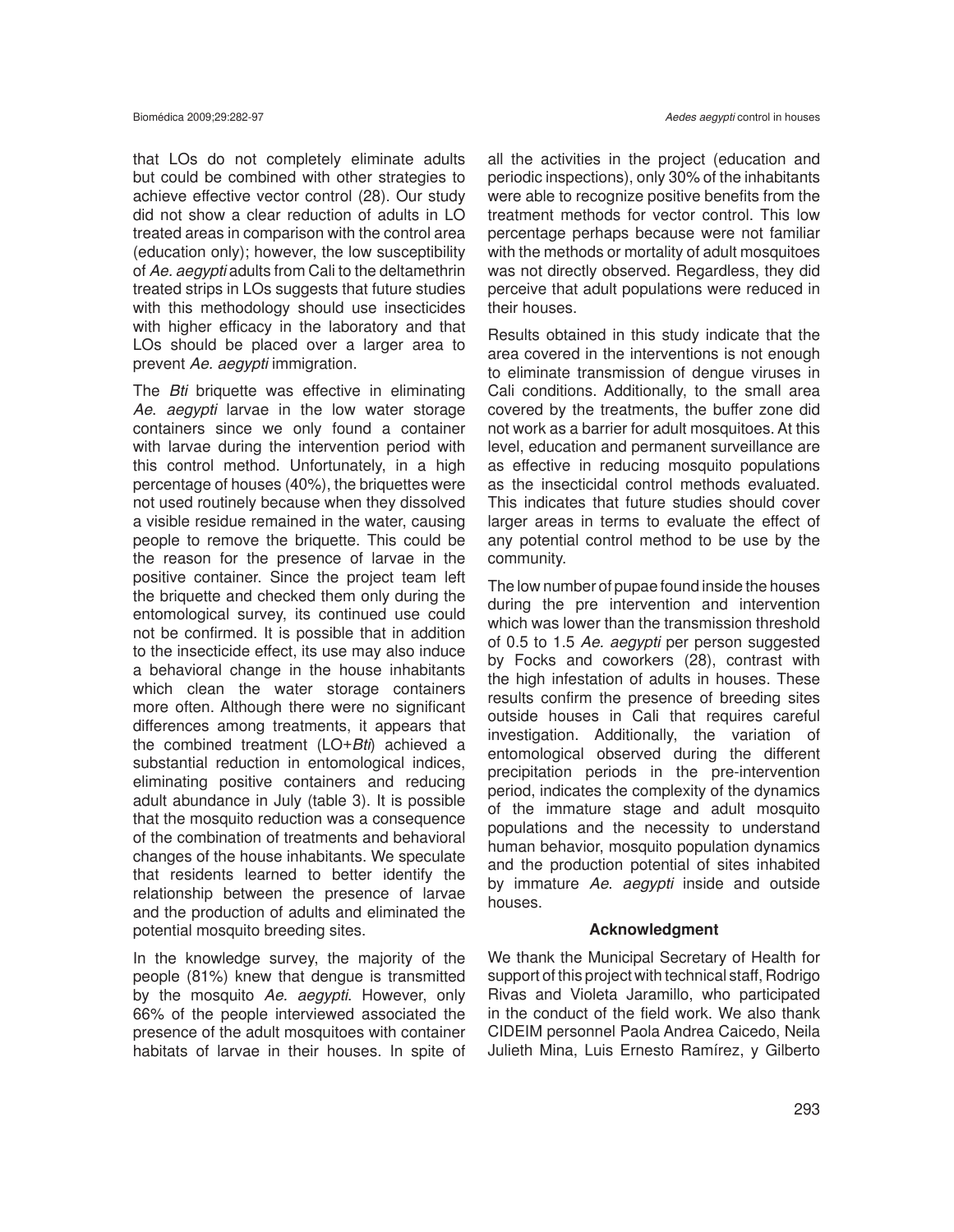Londoño for their collaboration in the fieldwork. We gratefully acknowledge the assistance and advocacy of "Junta de Acción Comunal" from Comuna 16, in introducing the team and the study to the neighborhoods. LO were provided by the US Army and *Bti* briquettes were donated by Summit Chemical Co. This project was supported by Colciencias contract 2229-04-14346.

### **Conflict of interests**

We did not identify any conflict of interest.

#### **Financing**

This project was supported by Colciencias contract 2229-04-14346

#### **References**

- 1. **Spiegel J, Bennett S, Hattersley L,** *et al.* Barriers and bridges to prevention and control of dengue: the need for a social-ecological approach. EcoHealth. 2005;2:273-90.
- 2. **Guha-Sapir D, Schimmer B.** Dengue fever: new paradigms for a changing epidemiology. Emerg Themes Epidemiol. 2005;2:1.
- 3. **Gubler DJ.** The changing epidemiology of yellow fever and dengue, 1900 to 2003: full circle? Comp Immunol Microbiol Infect Dis. 2004;27:319-30.
- 4. **Gubler DJ.** Resurgent vector-borne diseases as a global health problem. Emerg Infect Dis. 1998;4:442-50.
- 5. **Guzman MG, Kouri G.** Dengue: an update. Lancet Infect Dis. 2002;2:33-42.
- 6. **Christopher RS.** *Aedes aegypti* (L.), the yellow fever mosquito; its life history, bionomics and structure. London: Cambridge Univ. Press; 1960.
- 7. **Morrison AC, Costero A, Edman JD, Clark GG, Scott TW.** Increased fecundity of *Aedes aegypti* fed human blood before release in a mark-recapture study in Puerto Rico. J Am Mosq Control Assoc. 1999;15:98-104.
- 8. **Perich MJ, Davila G, Turner A, Garcia A, Nelson M.** Behavior of resting *Aedes aegypti* (Culicidae: Diptera) and its relation to ultra-low volume adulticide efficacy in Panama City, Panama. J Med Entomol. 2000;37:541-6.
- 9. **Focks DA, Chadee DD.** Pupal survey: an epidemiologically significant surveillance method for *Aedes aegypti*: an example using data from Trinidad. Am. J Trop Med Hyg. 1997;56:159-67.
- 10. **Gubler DJ, Clark GG.** Dengue/Dengue Hemorraghic Fever. The emergence of a global health problem. Emerg Infect Dis. 1995;1:55-7
- 11. **Gubler D.** The emergence of epidemic dengue fever and dengue hemorrhagic fever in the Americas: a case

of failed public health policy. Rev Panam Salud Pública. 2005;17:221-4.

- 12. **Ministerio de Salud de Colombia.** Prevención y control del dengue. Boletín epidemiológico, semana 42. Sivigila, Ministerio de Salud, Colombia. Nov 2001; 2001.
- 13. **Ministerio de Salud de Colombia.** Comportamiento por regiones del dengue en el 2000. Boletín epidemiológico nacional, semana 2. Sivigila, Ministerio de Salud, Colombia; 2002:2.
- 14. **Suárez-Rubio M, Suárez M.** The use of copepod *Mesocyclops longisetus* as a biological control agent for *Aedes aegypti* in Cali, Colombia. Am J Trop Med Hyg. 2004;20:401-4.
- 15. **Suarez MF, Gonzales R, Morales CA.** Themephos resistance to *Aedes aegypti* in Cali, Colombia. Am J Trop Med Hyg. 1998;55(Suppl.):257.
- 16. **Hernandez VC, Segura I, Wesson DM, Ocampo CB.** Insecticide resistance dynamics in *Aedes aegypti* from Cali, Colombia. Am J Trop Med Hyg. 1999;61(Suppl.):436.
- 17. **Ocampo CB, Wesson DM.** Population dynamics of *Aedes aegypti* from dengue hyper-endemic urban setting in Colombia. Am J Trop Med Hyg. 2004;71:506-13.
- 18. **Zeichner BC, Perich MJ.** Laboratory testing of a lethal ovitrap for *Aedes aegypti*. Med Vet Entomol. 1999;13:234-8.
- 19. **Perich MJ, Kardec A, Braga IA, Portal IF, Burge R, Zeichner BC.** Field evaluation of the lethal ovitrap against dengue vectors in Brazil. Med Vet Entomol. 2003;17:205-10.
- 20. **Sulaiman S, Jeffery J, Sohadi AR, Yunus H, Busparani V, Majid R.** Evaluation of Bactimos wettable powder, granules and briquets against mosquito larvae in Malaysia. Acta Tropica. 1990;47:189 -95.
- 21. **WHO.** Environmental Health Criteria, No 217: *Bacillus thuringiensis*; 1999.
- 22. **Reiter P, Amador MA, Colon N.** Enhancement of the CDC ovitrap with hay infusions for daily monitoring of *Aedes aegypti* populations. Am J Mosq Control Assoc. 1991;7:52-5.
- 23. **Sithiprasasna R, Mahapibul P, Noigamol C,** *et al.* Field evaluation of a lethal ovitrap for the control of *Aedes aegypti* (Culicidae) in Thailand. J Med Entomol. 2003;40:455-62.
- 24. **Giraldo-Calderon G, Pérez M, Morales CA, Ocampo CB.** Evaluación del triflumurón y la mezcla de *Bacillus thuringiensis* más *Bacillus sphaericus* para el control de las formas inmaduras de *Aedes aegypti* y *Culex quinquefasciatus* en sumideros de Cali, Colombia. Biomédica 2008;28:224-33.
- 25. **Reiter P, Amador MA, Anderson RA, Clark GG.** Short report: dispersal of *Aedes aegypti* in an urban area after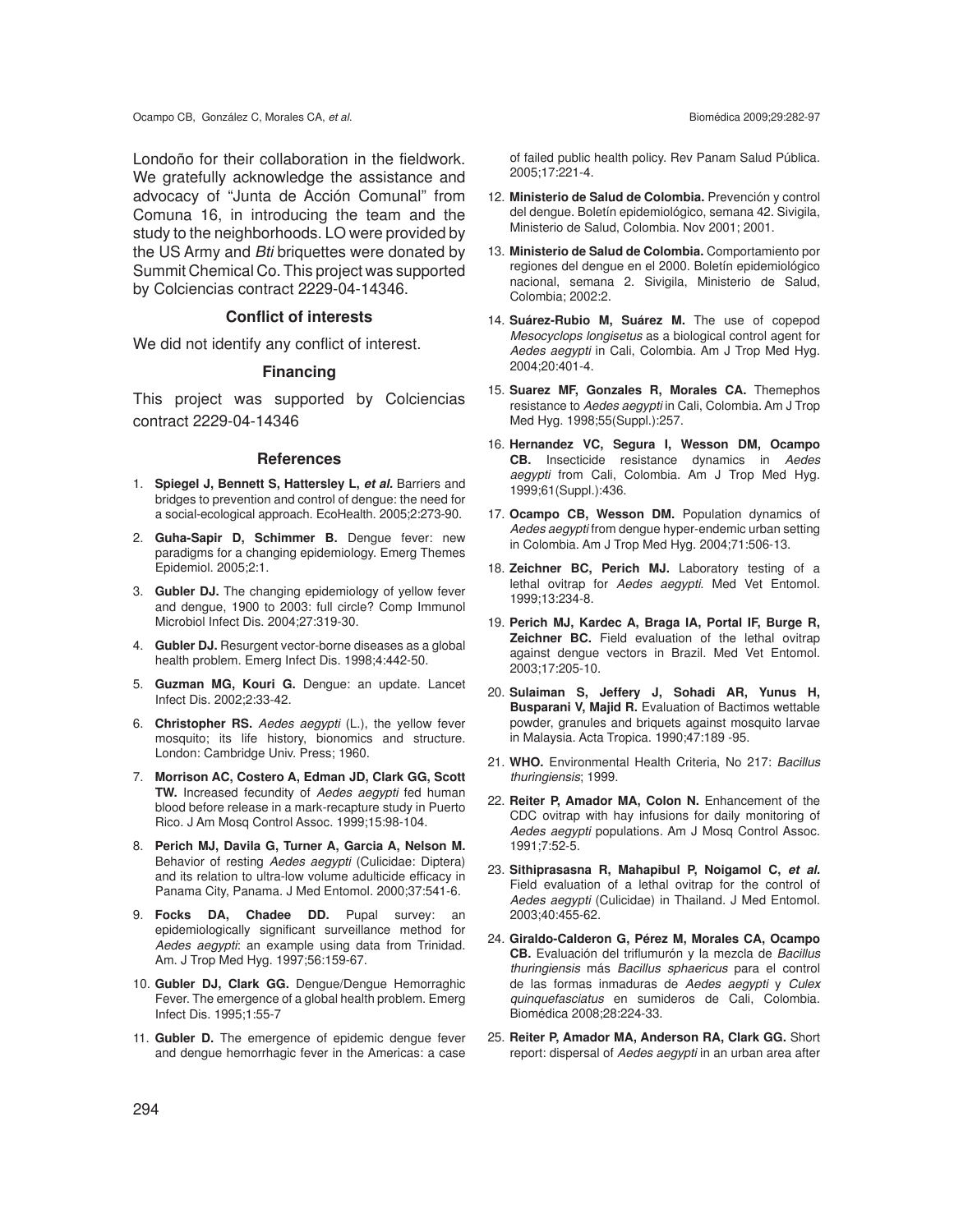blood feeding as demonstrated by rubidium-marked eggs. Am J Trop Med Hyg. 1995;52:177-9.

- 26. **Russell R, Webb C, Williams C, SA R.** Mark-releaserecapture study to measure dispersal of the mosquito *Aedes aegypti* in Cairns, Queensland, Australia. Med Vet Entomol. 2005;19:451-7.
- 27. **Honorio NA, Silva WdC, Goncalves JM, Lounibos LP, Lourenco-de-Oliveira R.** Dispersal of *Aedes aegypti*

and *Aedes albopictus* (Diptera: Culicidae) in an urban endemic dengue area in the State of Rio de Janeiro, Brazil. Mem Inst Oswaldo Cruz 2003;98:191-8.

28. **Focks DA, Brenner RJ, Hayes J, Daniels E.** Transmission thresholds for dengue in terms of *Aedes aegypti* pupae per person with discussion of their utility in source reduction efforts. Am J Trop Med Hyg. 2000;62:11-8.

#### **Anexos**

#### **Cuestionario sobre aceptación del proyecto sobre comparación de dos métodos de control en la ciudad de Cali**

| Fecha: | AÑO<br><b>MES</b><br>DÍA                                                                                                                                                                                                       | Barrio:       |                                              |                             |
|--------|--------------------------------------------------------------------------------------------------------------------------------------------------------------------------------------------------------------------------------|---------------|----------------------------------------------|-----------------------------|
|        | Dirección:                                                                                                                                                                                                                     | Código: Piso: |                                              |                             |
|        | Encuestador: en el control de la control de la control de la control de la control de la control de la control de la control de la control de la control de la control de la control de la control de la control de la control |               |                                              |                             |
|        | ¿Sabe leer?<br>1. Sí<br>2. No                                                                                                                                                                                                  |               |                                              |                             |
| 1.     | ¿Sabe usted cómo se transmite el dengue?                                                                                                                                                                                       |               |                                              |                             |
|        | $\Box$ 1. Picadura de mosquito<br>$\Box$ 2. Otro ( $\lambda$ Cual?)                                                                                                                                                            |               | $\Box$ 3. No sabe.<br>$\Box$ 4. No responde. |                             |
|        | Si la respuesta es correcta ir a 2, si es incorrecta ir a 3.                                                                                                                                                                   |               |                                              |                             |
| 2.     | ¿Sabe dónde se cría el mosquito Aedes Aegypti, vector del dengue? (opción múltiple)                                                                                                                                            |               |                                              |                             |
|        | $\Box$ En recipientes con agua en las casas<br>$\Box$ En los sumideros<br>$\Box$ En los caños                                                                                                                                  |               | $\Box$ No sabe.<br>$\Box$ No responde.       |                             |
| 3.     | ¿Qué podemos hacer para evitar el dengue? (opción múltiple)                                                                                                                                                                    |               |                                              |                             |
|        | □ Matar los mosquitos con insecticida<br>$\Box$ Destruir los criaderos<br>$\Box$ No almacenar recipientes en las casas<br>□ Tener seco el lavadero                                                                             |               | $\Box$ No sabe.<br>$\Box$ No responde.       | $\Box$ Otro (¿Cuál?) $\Box$ |
| 4.     | ¿De dónde proviene el agua que utiliza normalmente?                                                                                                                                                                            |               |                                              |                             |
|        | $\Box$ 1. Acueducto                                                                                                                                                                                                            |               | $\square$ 2. Lluvia                          |                             |
| 5.     | ¿Usted almacena agua en su casa?                                                                                                                                                                                               |               |                                              |                             |
|        | $\Box$ 1. Sí                                                                                                                                                                                                                   |               | $\Box$ 2. No                                 |                             |
|        | Si la respuesta es "sí" ir a 6, si es "no", ir a 9.                                                                                                                                                                            |               |                                              |                             |
| 6.     | ¿Durante cuánto tiempo la almacena?                                                                                                                                                                                            |               |                                              |                             |
|        | $\Box$ 1. 1 a 3 días<br>П.<br>2.4 a 7 días<br>3. Más de una semana<br>п.                                                                                                                                                       |               | $\Box$ 4. No sabe.<br>$\Box$ 5. No responde. |                             |
| 7.     | ¿En dónde la almacena? (opción múltiple)                                                                                                                                                                                       |               |                                              |                             |
|        | □ Tanque del lavadero<br>□ Tanque plástico, metálico o cerámico<br>$\Box$ Otro (¿Cuál?) $\Box$                                                                                                                                 |               |                                              |                             |
| 8.     | ¿Mantiene tapados estos tanques?                                                                                                                                                                                               |               |                                              |                             |
|        | $\Box$ 1. Sí                                                                                                                                                                                                                   |               | $\square$ 2. No                              |                             |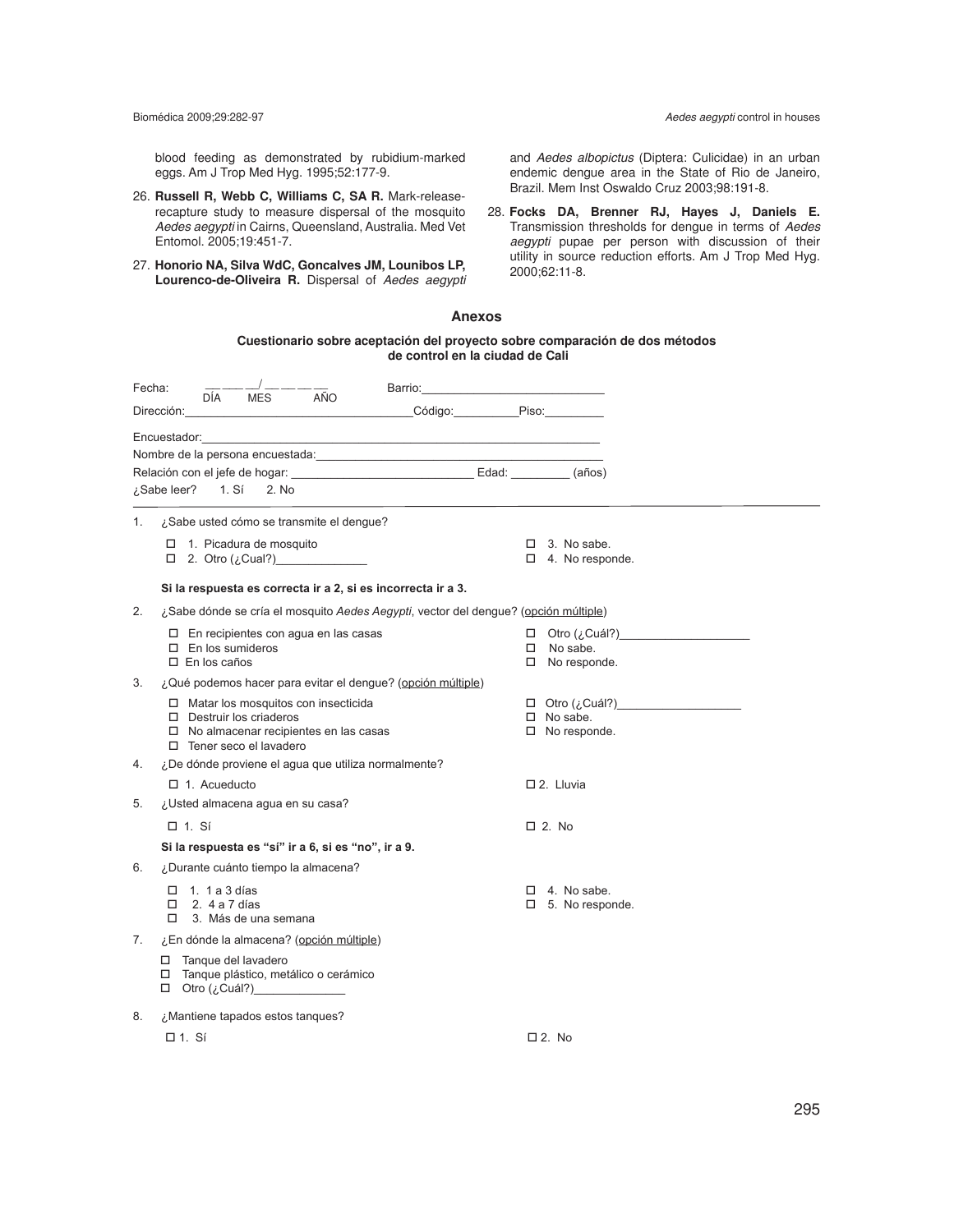#### **EN LAS CASAS CON OVITRAMPAS**

\_\_\_\_\_\_\_\_\_\_\_\_\_\_\_\_\_\_\_\_\_\_\_\_\_\_\_\_\_\_\_\_\_\_\_\_\_\_\_\_\_\_\_\_\_\_\_\_\_\_\_\_\_\_\_\_\_\_\_\_\_

|  |  | 9. <i>i</i> Sabe usted para qué son los vasos negros que se pusieron en su casa? (opción múltiple) |  |
|--|--|----------------------------------------------------------------------------------------------------|--|
|--|--|----------------------------------------------------------------------------------------------------|--|

- 
- $\Box$  Para matar mosquitos  $\Box$  Para recolectar huevos de mosquitos  $\Box$  No sabe.  $\Box$  No responde.  $\Box$  Para recolectar huevos de mosquitos
- o Otro (¿Cuál?)\_\_\_\_\_\_\_\_\_\_\_\_\_\_

**Si no sabe o no responde, explicar el objetivo de los vasos.**

10. ¿Le parece que con este tratamiento se redujo el número de mosquitos durante el día?

- $\Box$  1. Sí  $\Box$  2. No sabe.<br> $\Box$  2. No  $\Box$  2. No  $\Box$  3. No sabe.
	- $\Box$  4. No responde.

11. ¿Usaría usted estos vasos en su casa para controlar los mosquitos?

o 1. Sí. ¿Por qué?\_\_\_\_\_\_\_\_\_\_\_\_\_\_\_\_\_\_\_\_\_\_\_\_\_\_\_\_\_\_\_\_\_\_\_\_\_\_\_\_\_\_\_\_\_\_\_\_\_\_\_\_\_\_\_\_\_\_\_\_\_\_\_\_\_\_\_\_\_\_\_\_\_\_\_\_\_\_\_\_\_\_

 $\Box$  2. No.  $\zeta$ Por qué?

12. ¿Los utilizaría si usted fuera quien cambiara la tira de insecticidas periódicamente?

 $\overline{\phantom{a}}$  , and the set of the set of the set of the set of the set of the set of the set of the set of the set of the set of the set of the set of the set of the set of the set of the set of the set of the set of the s

 $\overline{\phantom{a}}$  , and the set of the set of the set of the set of the set of the set of the set of the set of the set of the set of the set of the set of the set of the set of the set of the set of the set of the set of the s

 $\overline{\phantom{a}}$  , and the set of the set of the set of the set of the set of the set of the set of the set of the set of the set of the set of the set of the set of the set of the set of the set of the set of the set of the s

\_\_\_\_\_\_\_\_\_\_\_\_\_\_\_\_\_\_\_\_\_\_\_\_\_\_\_\_\_\_\_\_\_\_\_\_\_\_\_\_\_\_\_\_\_\_\_\_\_\_\_\_\_\_\_\_\_\_\_\_\_\_\_\_\_\_\_\_\_\_

 $\Box$  1. Sí. ¿Por qué?

 $\Box$  2. No.  $\lambda$  Por qué?

Comentarios adicionales sobre las OL

#### **EN LAS CASAS CON BTI**

\_\_\_\_\_\_\_\_\_\_\_\_\_\_\_\_\_\_\_\_\_\_\_\_\_\_\_\_\_\_\_\_\_\_\_\_\_\_\_\_\_\_\_\_\_\_\_\_\_\_\_\_\_\_\_\_\_\_\_\_\_\_\_\_\_\_\_\_\_\_\_\_\_\_\_\_\_\_\_\_\_\_\_\_\_\_\_\_\_\_\_\_\_\_\_\_\_\_\_

13. ¿Sabe usted para qué son las pastillas que se pusieron en su lavadero?

- $\Box$  1. Para matar las larvas del mosquito
- o 2. Otro (¿Cuál?)\_\_\_\_\_\_\_\_\_\_\_\_\_\_
- $\Box$  3. No sabe.  $\Box$  4. No responde.
- 

### **Si no sabe o no responde, explicar el objetivo de la pastilla.**

- 14. ¿Le parece que con este tratamiento se redujo el número de mosquitos durante el día?
	- $\Box$  1. Sí  $\Box$  2. No sabe.<br> $\Box$  2. No  $\Box$  2. No  $\Box$  4. No respo
		-

\_\_\_\_\_\_\_\_\_\_\_\_\_\_\_\_\_\_\_\_\_\_\_\_\_\_\_\_\_\_\_\_\_\_\_\_\_\_\_\_\_\_\_\_\_\_\_\_\_\_\_\_\_\_\_\_\_\_\_\_\_\_\_\_\_\_\_\_\_\_\_\_\_\_\_\_\_\_\_\_\_\_\_\_\_\_\_\_\_\_\_\_\_\_\_\_\_\_\_\_\_ \_\_\_\_\_\_\_\_\_\_\_\_\_\_\_\_\_\_\_\_\_\_\_\_\_\_\_\_\_\_\_\_\_\_\_\_\_\_\_\_\_\_\_\_\_\_\_\_\_\_\_\_\_\_\_\_\_\_\_\_\_\_\_\_\_\_\_\_\_\_\_\_\_\_\_\_\_\_\_\_\_\_\_\_\_\_\_\_\_\_\_\_\_\_\_\_\_\_\_\_\_ \_\_\_\_\_\_\_\_\_\_\_\_\_\_\_\_\_\_\_\_\_\_\_\_\_\_\_\_\_\_\_\_\_\_\_\_\_\_\_\_\_\_\_\_\_\_\_\_\_\_\_\_\_\_\_\_\_\_\_\_\_\_\_\_\_\_\_\_\_\_\_\_\_\_\_\_\_\_\_\_\_\_\_\_\_\_\_\_\_\_\_\_\_\_\_\_\_\_\_\_\_

 $\mathcal{L}_\text{max} = \mathcal{L}_\text{max} = \frac{1}{2} \sum_{i=1}^{n} \frac{1}{2} \sum_{i=1}^{n} \frac{1}{2} \sum_{i=1}^{n} \frac{1}{2} \sum_{i=1}^{n} \frac{1}{2} \sum_{i=1}^{n} \frac{1}{2} \sum_{i=1}^{n} \frac{1}{2} \sum_{i=1}^{n} \frac{1}{2} \sum_{i=1}^{n} \frac{1}{2} \sum_{i=1}^{n} \frac{1}{2} \sum_{i=1}^{n} \frac{1}{2} \sum_{i=1}^{n} \frac{1}{2} \sum$ 

15. ¿Usaría usted la pastilla permanentemente en su casa para controlar los mosquitos?

\_\_\_\_\_\_\_\_\_\_\_\_\_\_\_\_\_\_\_\_\_\_\_\_\_\_\_\_\_\_\_\_\_\_\_\_\_\_\_\_\_\_\_\_\_\_\_\_\_\_\_\_\_\_\_\_\_\_\_\_\_\_\_\_\_\_\_\_\_

\_\_\_\_\_\_\_\_\_\_\_\_\_\_\_\_\_\_\_\_\_\_\_\_\_\_\_\_\_\_\_\_\_\_\_\_\_\_\_\_\_\_\_\_\_\_\_\_\_\_\_\_\_\_\_\_\_\_\_\_\_\_\_\_\_\_\_\_\_

\_\_\_\_\_\_\_\_\_\_\_\_\_\_\_\_\_\_\_\_\_\_\_\_\_\_\_\_\_\_\_\_\_\_\_\_\_\_\_\_\_\_\_\_\_\_\_\_\_\_\_\_\_\_\_\_\_\_\_\_\_\_\_\_\_\_\_\_\_

- $\Box$  1. Sí. ¿Por qué?
- $\Box$  2. No.  $\zeta$ Por qué?

16. ¿Los usaría si usted fuera quien cambiara las pastillas periódicamente?

- □ 1. Sí. ¿Por qué?
- o 2. No. ¿Por qué?\_\_\_\_\_\_\_\_\_\_\_\_\_\_\_\_\_\_\_\_\_\_\_\_\_\_\_\_\_\_\_\_\_\_\_\_\_\_\_\_\_\_\_\_\_\_\_\_\_\_\_\_\_\_\_\_\_\_\_\_\_\_\_\_\_\_\_\_\_\_\_\_\_\_\_\_\_\_\_\_\_\_

Comentarios adicionales sobre el Bti

- 
- $\Box$  4. No responde.